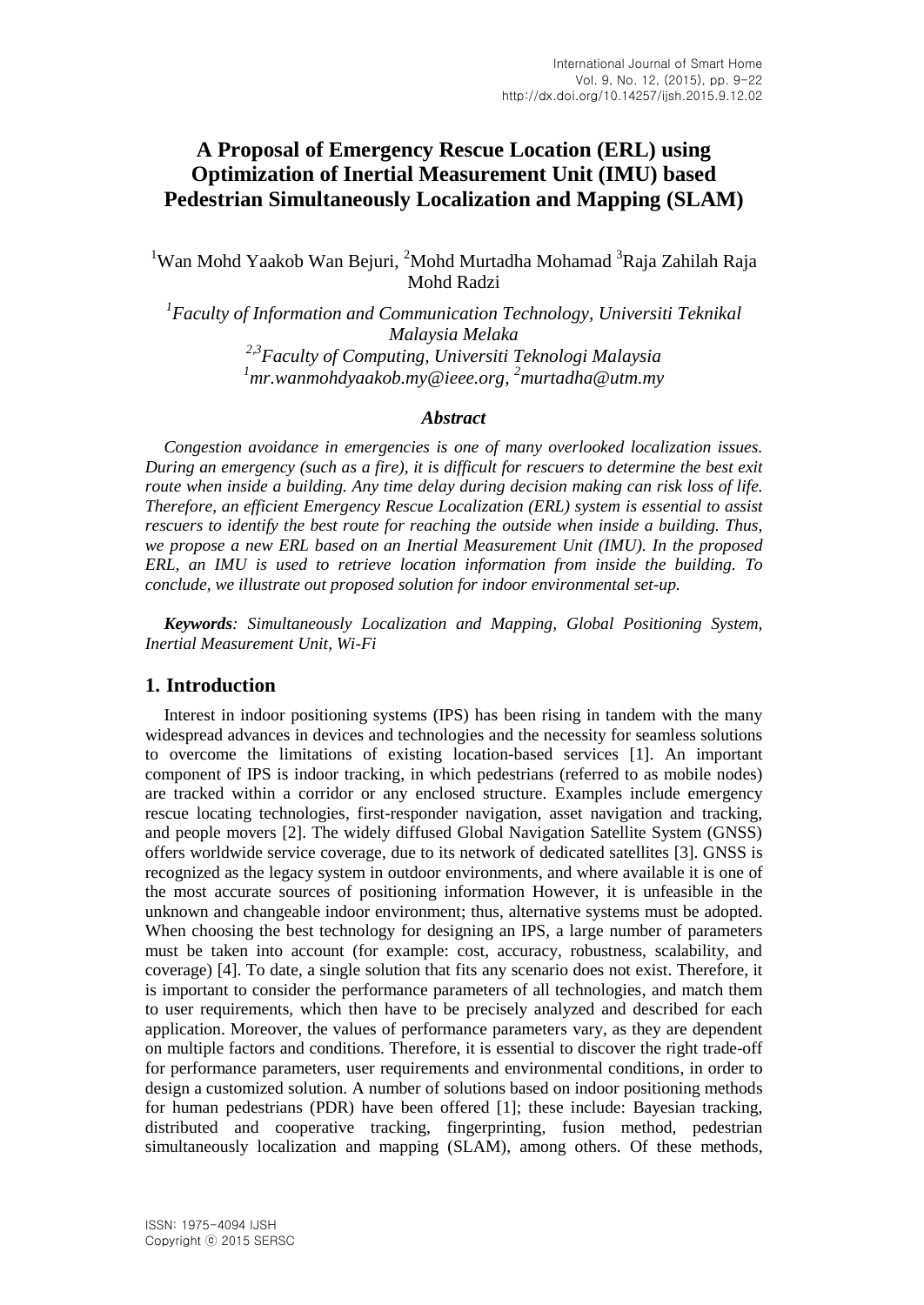pedestrian SLAM is apparently the most capable of determining a pedestrian's position in an unknown and changeable environment [5]. This is a robust and successful approach employed in a majority of domestic environments where it is beneficial to track the position of a person [5]. In emergencies, rescuers might also need to remove obstacles swiftly to reach an individual. As any position within the indoor environment may become dangerous over time, a longer waiting time reduces the probability of survival [6] [7] affecting the efficacy of rescuers [8-10]. Although rescuers can arrive at an emergency site very quickly, they might be delayed by the need to determine the situation within a building. For example, where people are trapped, knowledge of areas of congestion, and which paths can be safely used might be unknown to the rescuers. Using WSNs to attain more information about the interior environment to aid rescuers can greatly improve the efficiency of an emergency rescue.

Despite the clear advantages of such technology, its usefulness is limited. For a pedestrian entering a large building in search of a specific destination it is most appropriate to relate areas of congestion to existing maps. To achieve this, pedestrian SLAM might be used to generate the initial map and then to update the map to account for future changes in the environment or to refine its accuracy for the purpose of navigation. However, augmenting pedestrian SLAM will result in high costs if using installed infrastructure [11], such as Radio Frequency Identification (RFID) [12] or WLAN radio access point [13-16]. Moreover, these approaches are often unsuitable for emergency, security, and rescue applications, where such infrastructures might be unavailable, or where it might be unfeasible to deploy them quickly and inexpensively. Other approaches do not exact high costs; inertial measurement units (IMUs) [17-19], cameras [20], and laser scanners [21], since they are based on infrastructure-less technology (the technique relies on sensor). Techniques based on IMU sensors are the only means necessary to provide additional mobility, while being less invasive of privacy and relatively cheap. Nevertheless, only [18,19] provide details of activity and location simultaneously (fulfilling conditions associated with context awareness). Therefore, we propose a new Emergency Rescue Localization (ERL) system that accounts for both pedestrian congestion and rescuer's actions. The remainder of the paper is organized as follows. Section 2 summarizes related works. Section 3 describes the problem formulation. Section 4 presents the main research assumptions. Section 5 describes the main research objectives. Section 6 presents the design details for ERL based on IMU Pedestrian SLAM. Finally, Section 7 provides a discussion regarding the future direction of the project.

# **2. Related Work**

Emergency localization determination and guidance for evacuation using WSNs are addressed in several works, such as [22-26]. In [26], a shortest path to exit is offered to evacuees, and people are divided into two groups according to their positions, either inside or outside dangerous regions. Only a subset of sensors is used to reduce communication costs. Based on the work of [26], additional kinds of sensors are added into WSNs and [24] extends the protocol to 3D environments. Distributed algorithms are proposed in [26] to guide a target across a region for self-organized sensor networks. In addition, research proposes people navigate following the safest and shortest path using a directed road map [22]. The medial axis of safe regions is used to build a road map and assign directions, also helping to lower the packet overhead. In [23], the authors utilize the skeleton graph to abstract the localization field, which differs from the road map mentioned in [22]. Additionally, some other works aimed to offer help to rescue forces. Methods proposed in [27,28] provide useful information to rescuers. In [27], underground collapses can be detected by regulating the deployment of WSNs. In [28], a method is proposed to help rescuers work more effectively, by narrowing down the searching region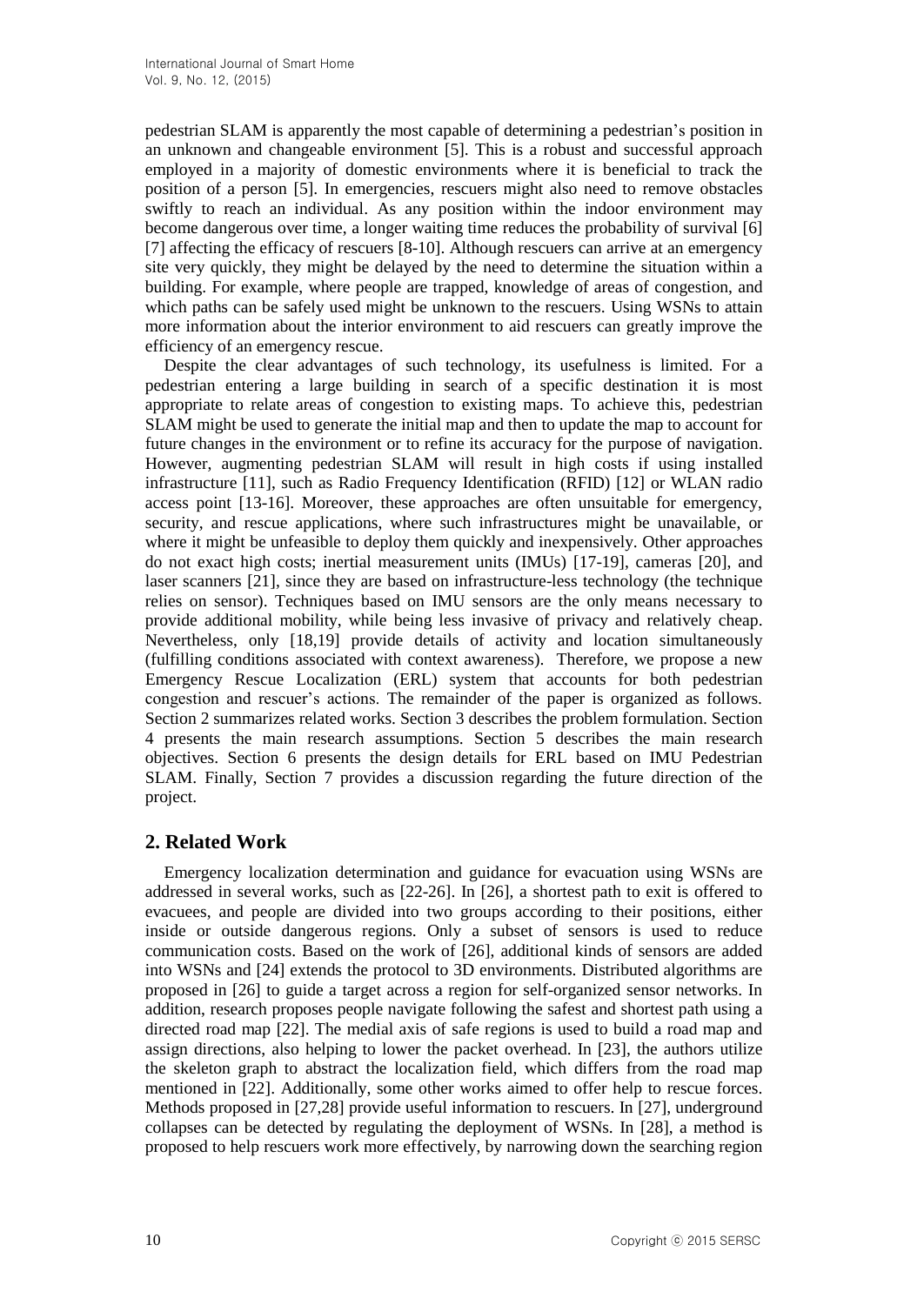in wild areas. The authors use witness information, offered by other hikers to identify the possible locations of victims. In addition, the researcher [29] developed a network of distributed mobile sensor systems to resolve the emergency response problem; whereby robots are used to look for immobile people trapped by fire. Nevertheless, these systems do not consider pedestrian congestion. Meanwhile, in most scenarios, such as indoor environments, limited space and multiple evacuees results in congestion (some emergencies might cause some transportation systems to fail, for example elevators). Thus, the possibility of congestion should not be ignored in emergency situations. The proposed ERL takes both congestion and rescuer team actions into account, in order to evacuate people more efficiently in emergencies.

# **3. Problem Formulation**

There might be several danger areas in a building in an emergency, in the form of threats to human safety; for example: fire, smoke, obstacles, and etc. [30-32]*.* Therefore, it is essential that evacuation take place as quickly as possible, and that people are kept away from dangerous areas [33,34]. In some instances the safest path to an exit might be obstructed, or become congested. In addition, once someone has been trapped in a dangerous area, the system will be unable to output any path. Thus, the system should have the capability to determine positioning in various environments. Offering a solution in the form of an IPS method based on Pedestrian SLAM might be helpful in this case, since it is capable of determining positioning and generating a map in various environments. For practical reasons, any solution should also be inexpensive and not invade privacy. The usage of IPS technology based on WiFi, RFID, or a camera can be costly for the developer, since it is necessary to build an infrastructure. Use of a camera will invade privacy so this also needs to be addressed. The assumptions and objectives of the design are presented below.

# **4. Assumption**

We assume that in an emergency state, regions of interest may include several dangerous areas, each of which might emerge, disappear, expand or shrink at any time. We also assume that all firemen can keep in touch with the control center.

# **5. Objective**

This research aimed to outline a possible new ERL, based on the integration of IMUbased Pedestrian SLAM. By implementing it, it will be possible to determine a location in an indoor environment in various contexts. The location also can be determined in an illuminated environment when the user is inside the building. The outcome of this study is expected to contribute significantly to the modernization of location determination systems. It will also contribute to current studies in the field of Pedestrian SLAM.

# **6. System Design**

Figure 1 depicts the overall framework for Activity Pedestrian SLAM, with two main blocks: The pre-processing phase, and the SLAM update phase. In the pre-processing phase, the system derives a step estimate  $\hat{u}$ , and recognized location-related actions  $\hat{A}$ using wearable inertial sensors. A Rao-Blackwellized particle filter then fuses the measurements, as proposed in [35]. The system then segments paths into stance phases  $t$ , in which pose is given as  $s_t = \{x_t, y_t, h_t, \phi_t\}$ , and steps  $u_t$  connecting  $s_{t-1}$  and  $s_t$ . In this notation, = { $x_t$ ,  $y_t$ , $h_t$ } denotes the 3D position of the user at time t, and  $\phi_t$  the foot's heading. The outputs of the system are a path  $s^{-t} = \{\overline{s}_0 \dots \overline{s}_t\}$  comprised of poses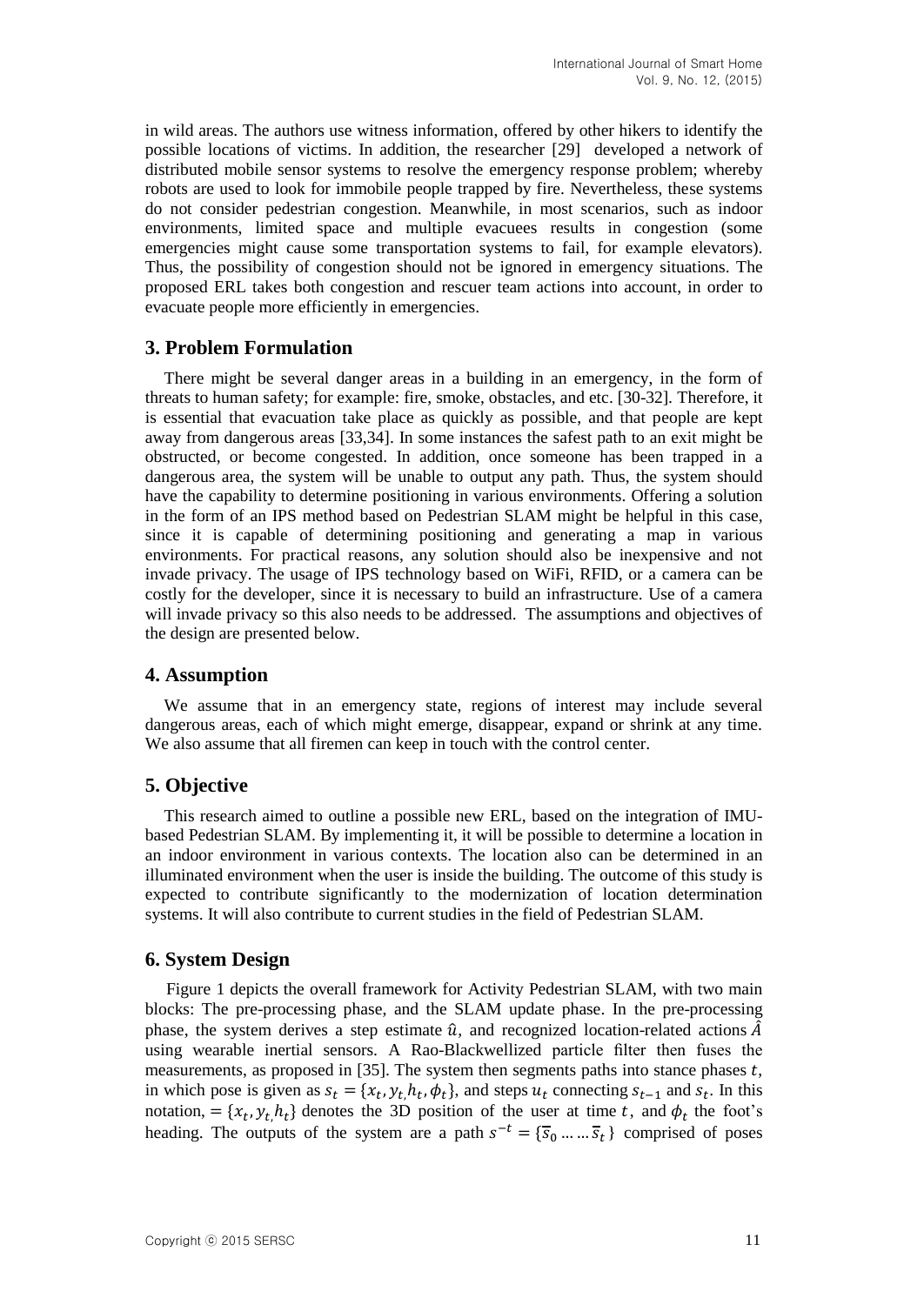$\overline{s}_t = {\overline{x}_t, \overline{y}_t, h_t, \phi_t}$  and a map  $\overline{\Theta}_t$  comprised of  $N_{t,t}$  landmarks  $\theta_{t,[i]}$ . [i]  $\in \{1 \dots N_{t,t}\}$  is the index for the landmark, and  $N_{l,t}$  denoted the number of landmarks on the map.



**Figure 1. System Architecture for Activity Pedestrian SLAM**

# **6.1. Pre-Processing**

In this section, the pre-processing component will be described in two (2) subsections: action recognition and user trajectory. Figure 2 will depict the action recognition and user trajectory within Pedestrian SLAM.



**Figure 2. Action Recognition and User Trajectory in Activity Pedestrian SLAM**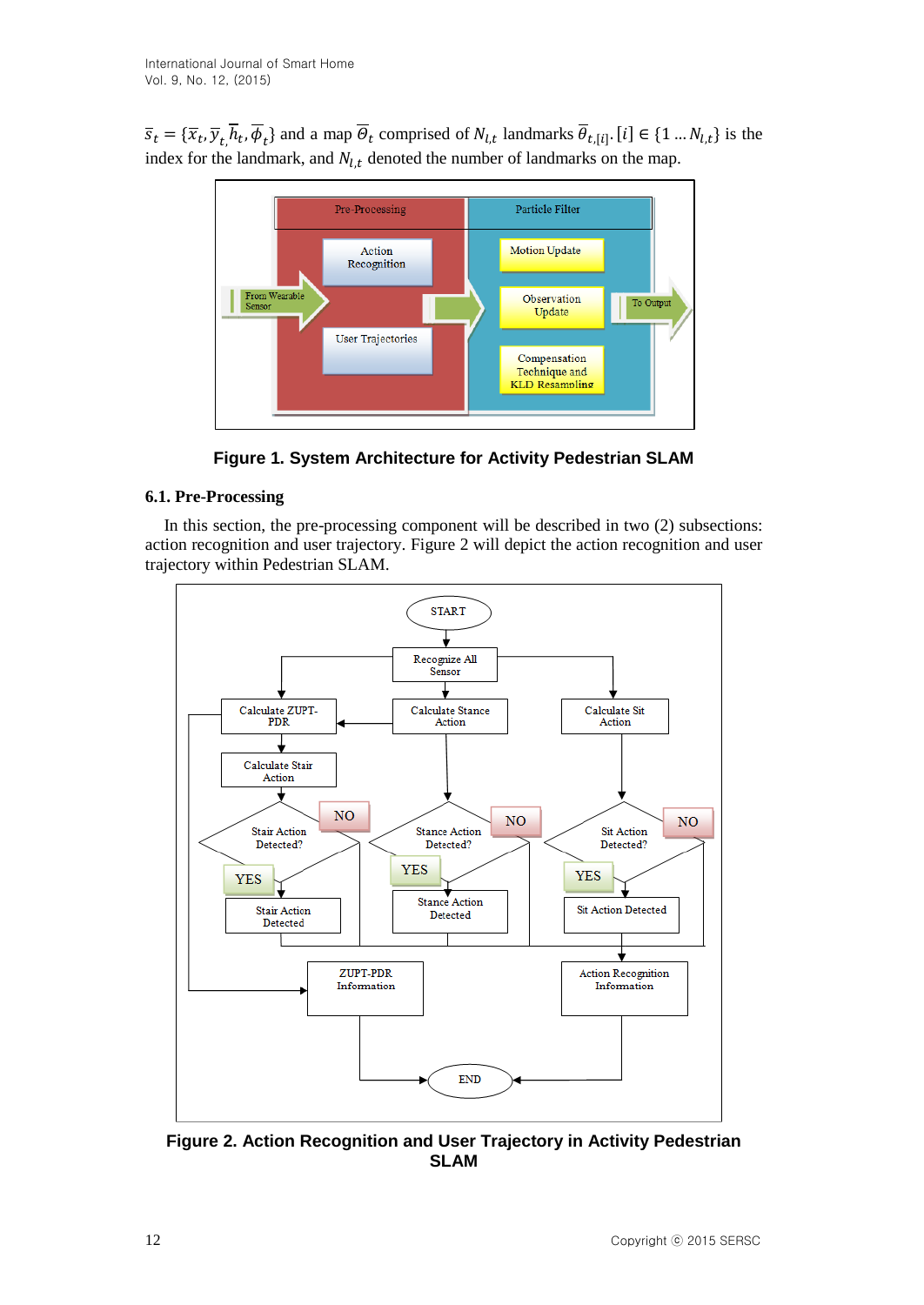#### **6.1.1. Action Recognition**

Four (4) basic actions can be detected: sitting, standing still, stair low (reaching the lower end of a stair) and stair high (reaching the upper end of a stair). To detect these actions, action recognition components must be included. In this section, the action recognition consists of sit detection, stance detection and stair detection. Sit detection is used to detect a sitting action by applying a threshold to the orientation of the upper leg sensor. Stance detection (generally used to detect standing still), consists of two (2) sub components, which are: standing still detection, adaptive stance detection walking path segmentation. Complex standing still actions can only be measured when the user is wearing a sock. Walking path segmentation will first be segmented into steps, then adaptive stance detection will be used to soften the stance detection criterion based on a stepwise increase in the stance detection threshold as shown in Figure 2. Meanwhile standing still detection is used to detect standing still action by recognizing the stance phase with a duration  $< 0.75$ s, which occurs during gait interruption. Stair detection is used to detect stair low and stair high actions by calculating the variance  $var(h(t))$  of the ZUPT-PDR altitude output  $h(t)$ in a sliding window of length  $\Delta T$ . If  $var(h(t))$  stays for at least  $\tau_0$  above the threshold  $h_0$ , the phase is identified as stair ascent or descent. In terms of final output, the action recognition block for the system provides observations {sitting, standing still, stair high, stair low} associated with stance phases  $t$ .

#### **6.1.2. User Trajectories**

The pre-processing concerns the open-loop estimate  $\hat{s}^t$  for the person's trajectory, comprised of steps  $\hat{u}_t$ . The ZUPT-PDR [] is used to estimate 3D foot coordinates. The stance detection for ZUPT-PDR segments the walking path into steps  $\hat{u}_t$ , as described by horizontal step length  $\hat{l}_t$  , altitude change  $\delta \hat{h}_t$  and heading change  $\delta \hat{\phi}_t = \hat{\phi}_t - \hat{\phi}_{t-1}$ .

#### **6.3. Adaptive Rao-Blackwellized Particle Filter**

The standard SLAM problem of estimating  $p(s_t, \theta | \hat{u}^t, \hat{z}^t, \hat{n}^t)$ , the landmarks for the system are not uniquely identifiable by  $\hat{n}_t$ ; this only identifies action type  $\hat{A}_t$ . Furthermore, the estimated position for the landmark observed at time  $t$  is always equal to the person's position at that time. Therefore,  $\hat{z}^t$  can be derived from s and  $\Theta$  alone, which reduces the SLAM problem by approximating  $(s^t, \theta_t | \hat{u}^t, \hat{A}^t)$ . To fuse motion and observation measurements, the system uses Rao-Blackwell factorization, as proposed in [35] (see Figure 3):

$$
p(s^t, \Theta_t | \hat{u}^t, \hat{A}^t) = p(s^t | \hat{u}^t) \prod_{[i] = 1}^{N_{l,t}} p(\theta_{[i],t} | s^t, \hat{A}^t)
$$
(1)

This factorization decomposes the SLAM problem by estimating a path  $s^t$ , in a previously unknown environment  $\Theta_t$  according to the separate estimators for a person's path s and each of the  $N_{l,t}$  landmarks  $\Theta_{[i],t}$ . The system also estimates the path probability  $p(s^t | \hat{u}^t)$  in a particle filter containing  $N_p$  particles, thus it is capable of approximating non-Gaussian distributions and performing nonlinear filtering. Meanwhile,  $N_{l,t}$  individual filters can be used to estimate the landmark probability distributions  $p(\theta_{[i],t}|s^t, \hat{A}^t)$ . As the landmark characteristics  $\theta_{[i],t}$  are conditioned based on a person's path, each particle [*m*] must maintain its own map  $\Theta^{[m]}$ , together with pose  $s_t^{[m]}$ . The system estimates  $s_t^{[m]}$ in the motion update, while any updating of the map  $\Theta^{[m]}$  involves an observation update, but only in response to action observations.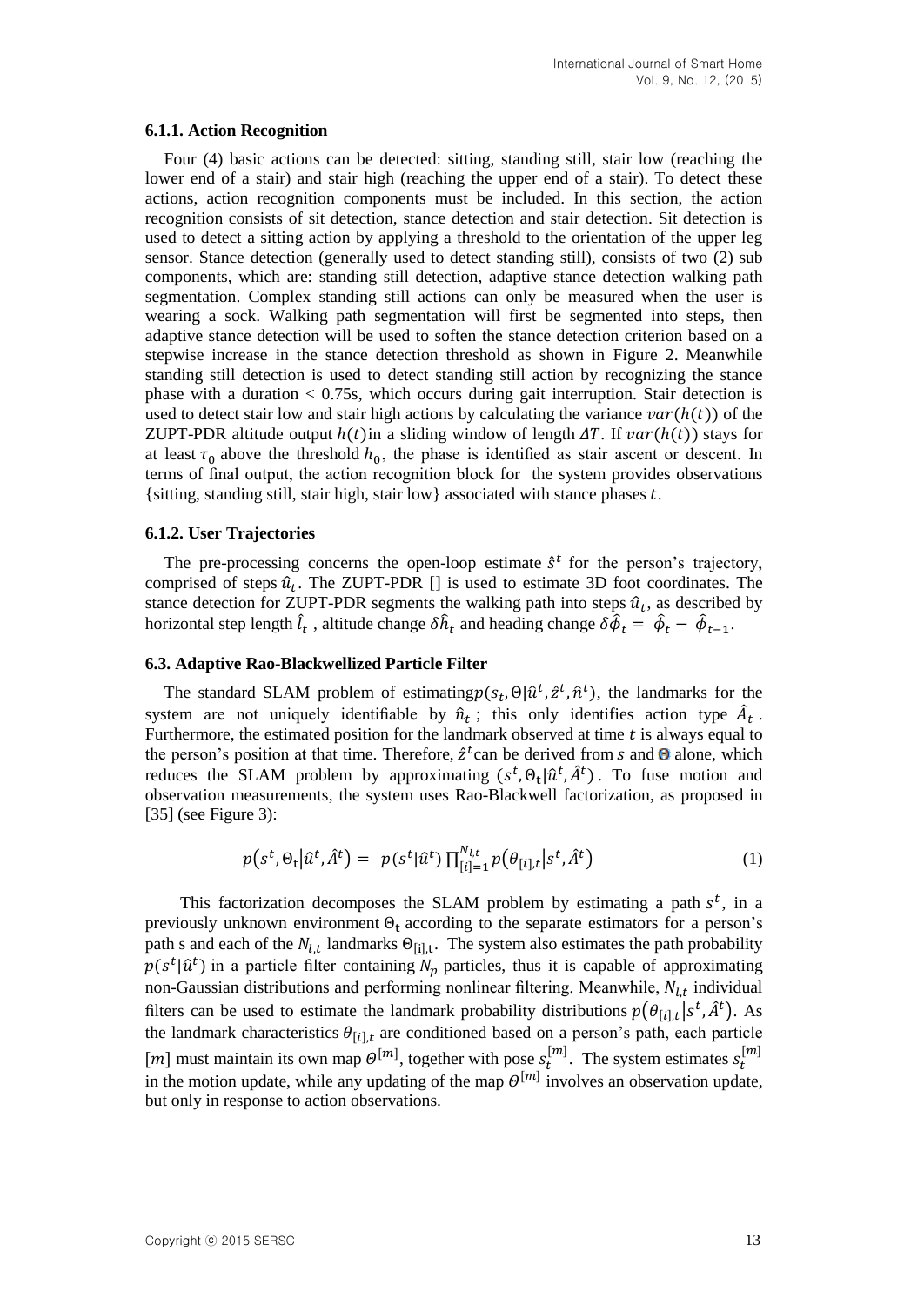

**Figure 3. Algorithm Flow of Rao-Blackwellized Particle Filter in Activity Pedestrian SLAM**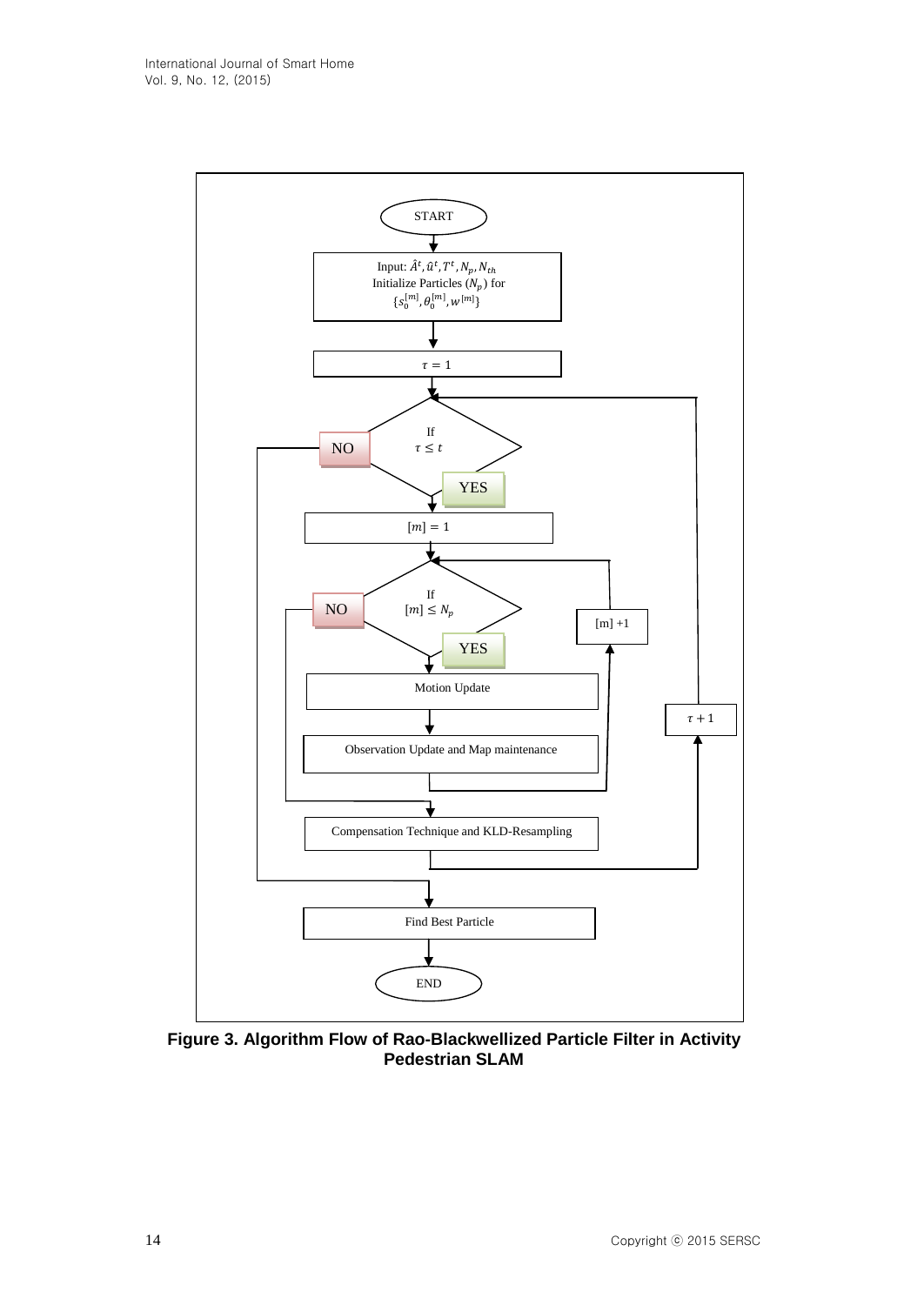#### **6.3.1. Motion Update**

At the beginning of a stance phase,  $t$ , the system performs a motion update and sequentially calculates  $p(s^t | \hat{u}_t)$  by sampling particle poses from:



**Figure 4. Algorithm Flow for a Motion Update in Activity Pedestrian SLAM**

The motion model [35] update describes the probability density function  $p(s_t^{[m]}|s_{t-1}^{[m]}, \hat{u}_t)$ . Based on [35], we define  $T_t$  as the time between two subsequent stance phases:  $t - 1$  and  $t$ . The position error is introduced by a perfectly calibrated accelerometer, which in this phase follows a second-order random walk: with standard deviation  $\sigma_{x,acc}(T_t) = k_{x,acc}$ .  $T_1^2$ 3 <sup>2</sup>, where  $k_{x,acc}$  characterizes the accelerometer. The heading error introduced by an unbiased, calibrated gyroscope follows a random walk with  $k_{\phi, gyro}$  being the gyroscope property. The gyroscope adds a random walk position error, of  $\sigma_{x,gyro}(T_t) \approx k_{x,gyro}$ . The resulting motion equations are:

$$
p_{\phi}^{[m]} \sim \mathcal{N}(0, \sigma_{\phi,0} + k_{\phi,gyro} \cdot \sqrt{T_t})
$$
\n<sup>(3)</sup>

$$
p_x^{[m]} \sim \mathcal{N}(0, \sigma_{x,0} + k_{x,gyro}.T_t^{\frac{3}{2}})
$$
\n(4)

$$
p_y^{[m]}\sim \mathcal{N}(0, \sigma_{x,0} + k_{x,gyro}.T_t^{\frac{3}{2}})
$$
 (5)

$$
p_h^{[m]}\sim \mathcal{N}(0, \sigma_{h,0} + k_{h,gyro}, T_t^{\frac{3}{2}})
$$
 (6)

$$
\phi_t^{[m]} = \phi_{t-1}^{[m]} + \delta \hat{\phi}_t + p_{\phi}^{[m]}
$$
\n(7)

$$
x_t^{[m]} = x_{t-1}^{[m]} + \hat{l} \cos \phi_t^{[m]} + p_x^{[m]}
$$
\n(8)

$$
y_t^{[m]} = y_{t-1}^{[m]} + \hat{l} \sin \phi_t^{[m]} + p_y^{[m]}
$$
\n(9)

$$
h_t^{[m]} = h_{t-1}^{[m]} + \delta h + p_h^{[m]}
$$
\n(10)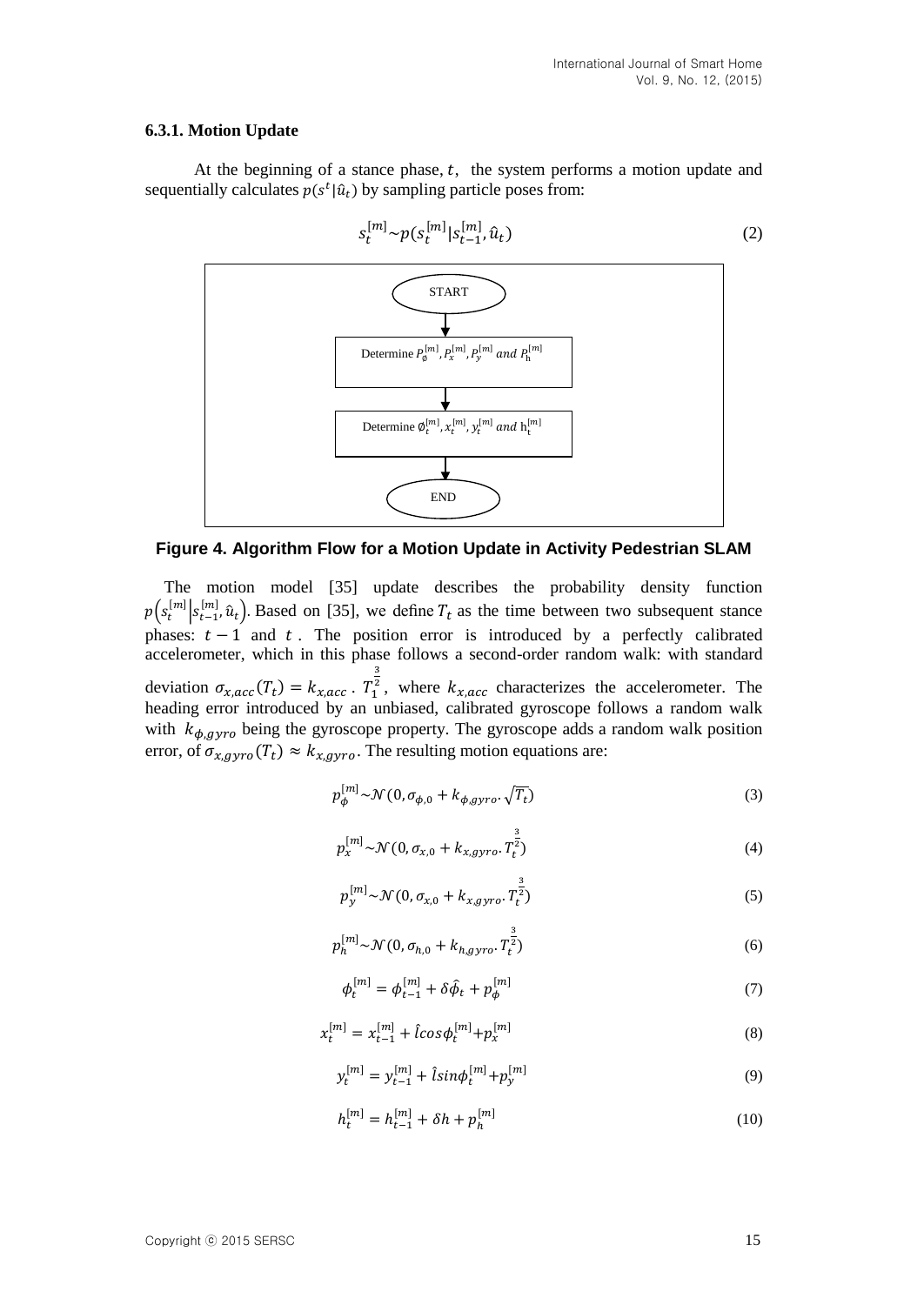### **6.3.2 Observation Update**

The system performs observation updates [35] following a motion update associated with stance phase  $t$ . If more than one action occurs during a single stance phase, action recognition function triggers multiple subsequent observation updates. During an observation update, the system modifies the maps  $\Theta_{t-1}^{[m]}$  for each particle according to its current pose  $s_i^{[m]}$  and observation  $\hat{A}_t$ . First, the algorithm determines whether the observation corresponds with a landmark already present on the map, and if so, it asks which of the landmarks it corresponds with. It then either adds a new landmark  $\theta_{N_{l,t},t}^{[m]}$  with  $N_{l,t} = N_{l,t} + 1$ , or modifies the associated  $\theta_{[i]}^{[m]}$ . Figure 6 depicts the decision making procedure. Consider sitting for example: The foot may move within an area of  $\sim 0.5$ m diameter, without any change in upper-body posture. The parameters used in the system to describe a landmark are therefore its centroid location  $\{x_{[i],t}, y_{[i],t}\}$ , the ellipse shape parameters  $\{a_{[i],t}, b_{[i],t}, a_{[i],t}\}$ , and the altitude of the landmark  $h_{[i],t}$ . In addition, each landmark has an associated action type  $A_{[i]} \in \{$  sitting, standing still, stair high, stair low}, which remains fixed.

$$
q_{[i]} = \operatorname{atan}(\frac{a_{[i]}, t-1}{b_{[i]}, t-1}, \frac{x_t - x_{[i], t}}{y_t - y_{[i], t}})
$$
(11)

$$
\tilde{x}_e = a_{[i],t-1} \cos(q_{[i],t}) \cos(\alpha_{[i],t-1}) - b_{[i],t-1} \sin(q_{[i]}) \sin(\alpha_{[i],t-1}) \tag{12}
$$

$$
\tilde{y}_e = a_{[i],t-1} \cos(q_{[i],t}) \sin(\alpha_{[i],t-1}) + b_{[i],t-1} \sin(q_{[i]}) \cos(\alpha_{[i],t-1}) \tag{13}
$$

$$
\tilde{z}_{[i]} = \begin{pmatrix} \max(0, x_{[i], t-1} - \tilde{x}_e) \\ \max(0, y_{[i], t-1} - \tilde{y}_e) \\ h_{[i], t-1} - h_t \end{pmatrix}
$$
(16)

$$
P_{[i]} = \begin{cases} 0, & if \ \hat{A}_t \neq A_{[i]}, [i] \leq N_{l,t-1} \\ \eta. |2\pi Q_{[i]}|^{-\frac{1}{2}} \exp\left(-\frac{1}{2} \hat{z}_{[i]}^T Q_{[i]}^{-1} \hat{z}_{[i]}\right), & if \ \hat{A}_t = A_{[i]}, [i] \leq N_{l,t-1} \\ \eta. p_{0,} & if [i] = N_{l,t-1} + 1 \end{cases}
$$
\n(17)

 $\eta$  is a normalization factor, so that the sum of all  $p_{[i]}$  with  $[i] = 1 ... N_{l,t-1} + 1$ is 1. The observation covariance matrix  $Q_{[i]}$ , is the sum of the landmark position covariance  $\sum_{i}^{z}[i]$ ,  $t-1$ , and the measurement covariance  $R_t$ .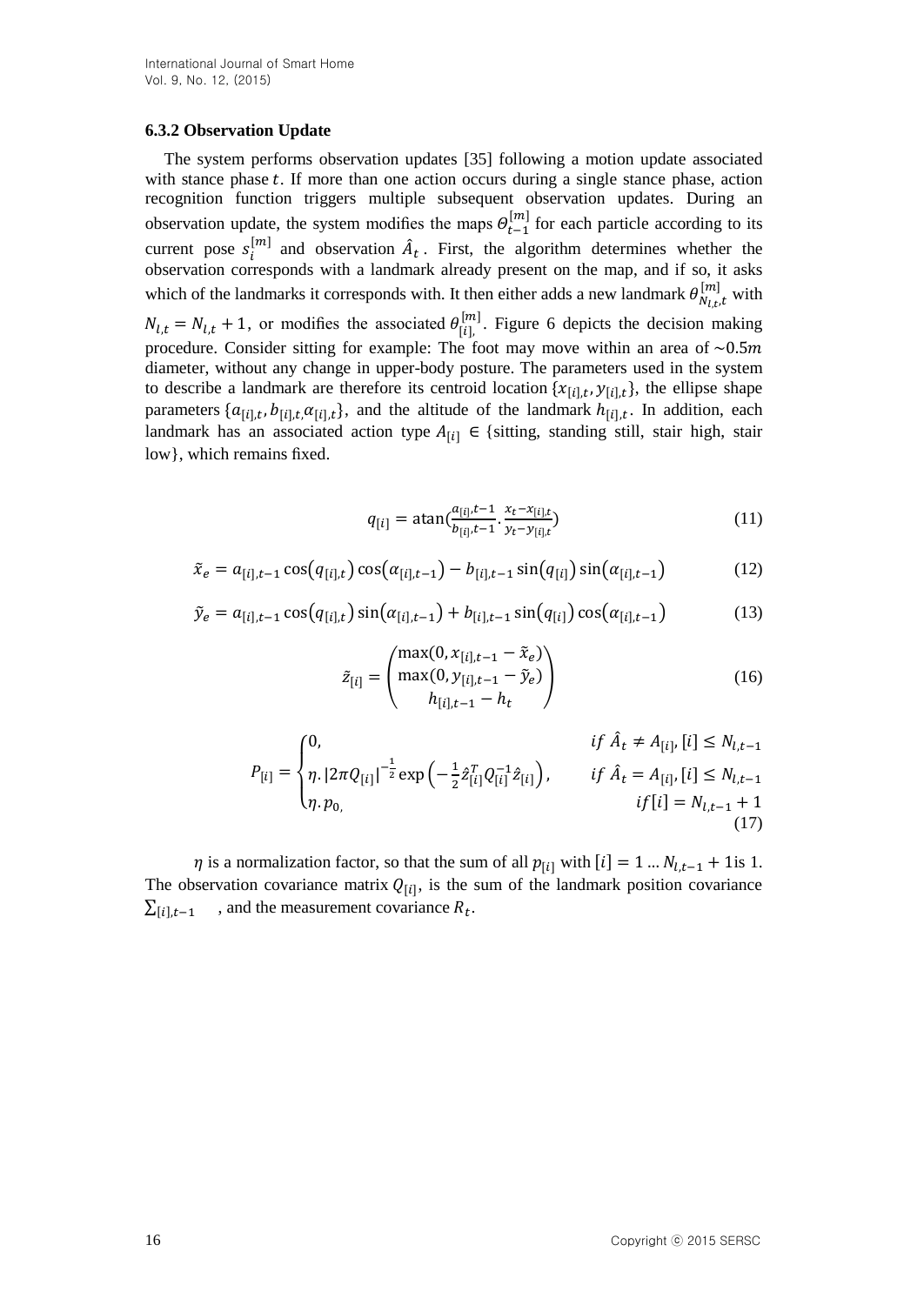

**Figure 6. Algorithm Flow of Observation Update in Activity Pedestrian SLAM**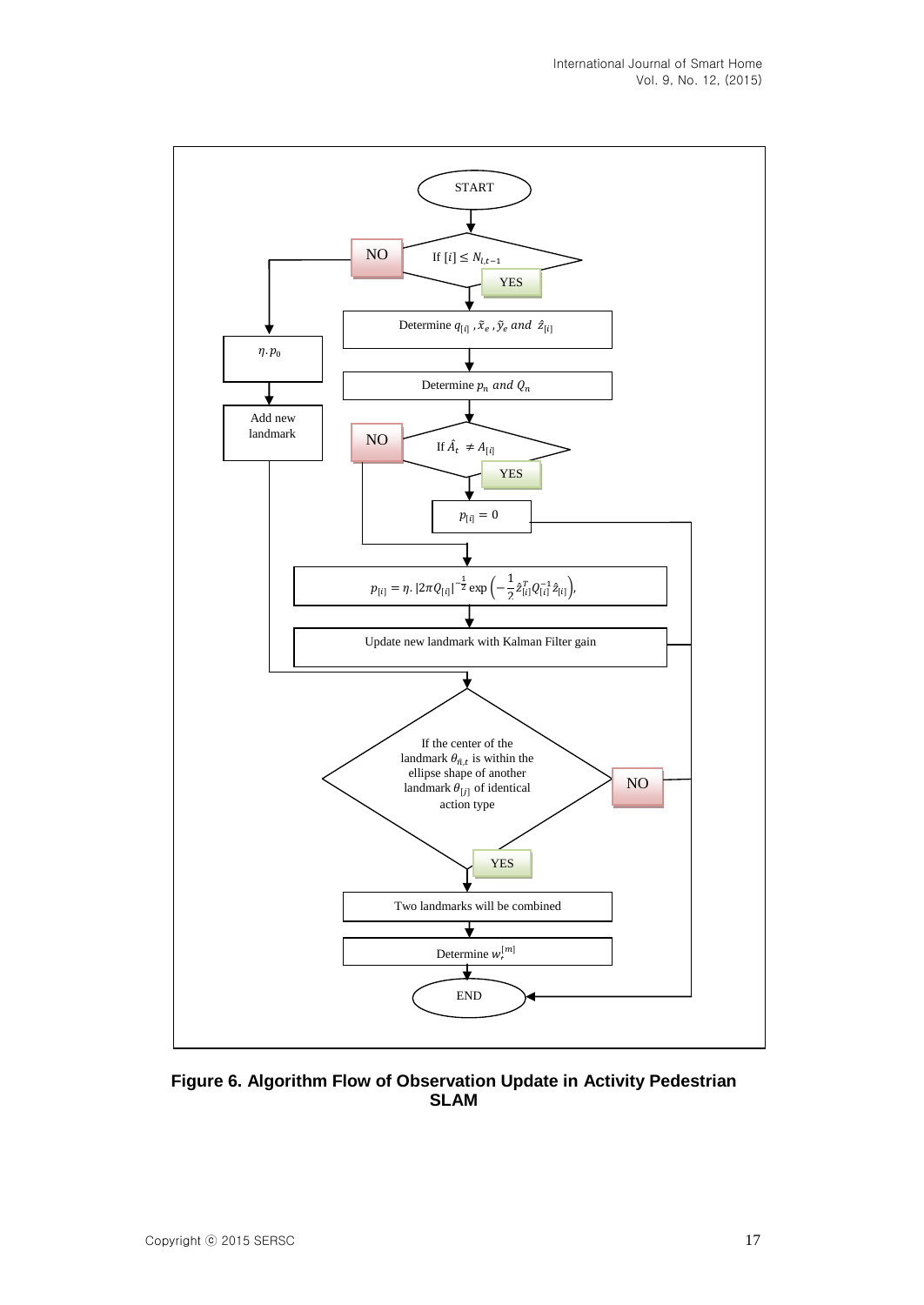International Journal of Smart Home Vol. 9, No. 12, (2015)

$$
Q_{[i]} = \sum_{[i],t-1} +R_t \text{ with } R_t = \begin{pmatrix} r_0^2 & 0 & 0 \\ 0 & r_0^2 & 0 \\ 0 & 0 & r_0^2 \end{pmatrix}
$$
 (18)

Given the probabilities  $p_{[i]}$ , the system samples the data association decision  $\hat{n} \in \{1, ..., N_{l,t-1} + 1\}$ . If the outcome is  $\hat{n} = N_{l,t-1}+1$ , the system adds a new landmark with the following characteristics to the particle map  $\Theta_{t-1}$ :

$$
x_{\hat{n},t} = x_t, y_{\hat{n},t} = y_t, h_{\hat{n},t} = h_t
$$
\n(19)

$$
a_{\hat{n},t} = b_{\hat{n},t} = r_1, \alpha_{\hat{n},t} = 0
$$
\n<sup>(20)</sup>

$$
A_{\hat{n}} = \hat{A}_t \tag{21}
$$

$$
\sum_{\hat{n},t} = R_t \tag{22}
$$

If  $\hat{n} \leq N_{l,t-1}$ , the system updates the associated landmark's position in a Kalman filter with gain K:

$$
K = \sum_{\hat{n},t-1} Q_{\hat{n}}^{-1} \tag{23}
$$

The new position for landmark  $\theta_{\hat{n},t}$  and the updated position covariance  $\sum_{\hat{n},t}$  are:

$$
\begin{pmatrix} x_{\hat{n},t} \\ y_{\hat{n},t} \\ h_{\hat{n},t} \end{pmatrix} = \begin{pmatrix} x_{\hat{n},t-1} \\ y_{\hat{n},t-1} \\ h_{\hat{n},t-1} \end{pmatrix} - K \hat{z}_{\hat{n}}^T
$$
\n(24)

$$
\sum_{\hat{n},t} = (I - K) \sum_{\hat{n},t-1} \tag{25}
$$

If the center of landmark  $\theta_{\hat{n},t}$  is within the ellipse shape for another landmark  $\theta_{[j]}$ of an identical action type following this step, the two ellipses are combined into a single ellipse at landmark  $\theta'_{n,t}$ . The system fits an ellipse around all the observation locations for landmarks  $\theta_{[j]}$  and  $\theta_{\hat{n},t}$ , with the semi-major axis lengths constrained to  $\leq 0.8$  m. The system executes an observation update for each particle individually, and concludes by calculating the new weights  $w_t^{[m]}$  according to Montemerlo et al.[36].  $w_t^{[m]} =$  $w_{t-1}^{[m]}$ .  $p_{\hat{n}}^{[m]}$ 

#### **6.3.3. Compensation Technique and KLD-Resampling**

After each observation update (see Figure 7), the algorithm calculates the effective particle number as  $N_{eff} = \frac{1}{N_{eff}}$  $\sum_{m=1}^{Np} (w_t^{[m]})$ and performs compensation technique [37] and KLD resampling [38]. If  $N_{eff} = N_{th}$ . In this way, the filter relinquishes particles with a very low weight, and better approximates  $p(s^t, \theta_t | \hat{A}^t, \hat{u}^t)$  in areas not close to zero.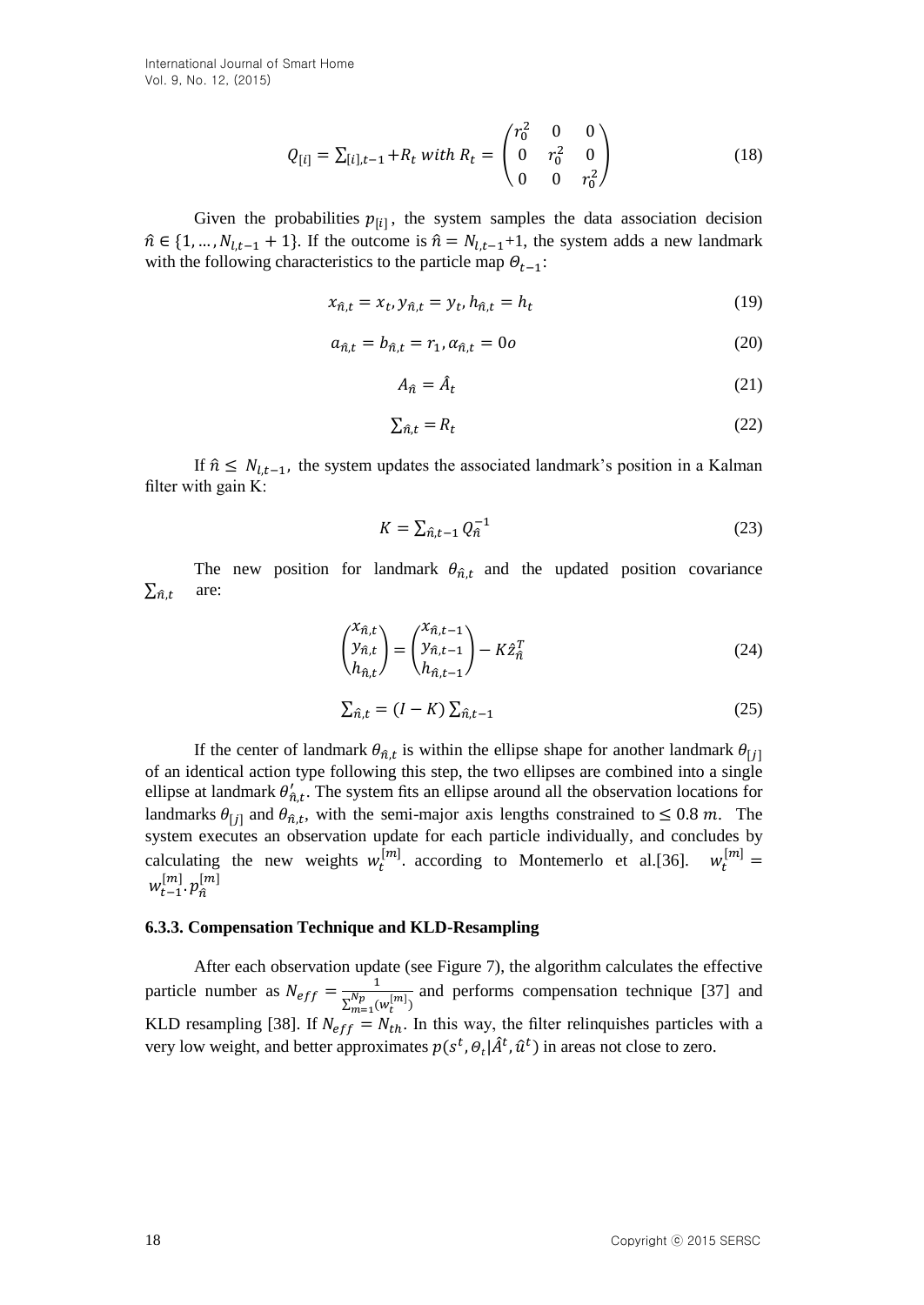

### **Figure 7. Algorithm Flow of Compensation Technique and KLD-Resampling in Activity Pedestrian SLAM**

# **7. Conclusions and Future Directions**

This paper has discussed problem solving, by explaining how to develop a ERL system based on IMU Pedestrian SLAM in obstructed area, especially when traditional Global Positioning Systems are blocked. The user will find it difficult to navigate directly on-site in such conditions; particularly in obstructed environments (especially in home environment). To provide a better location determination service with less computational complexity and deployment costs, the establishment of a standalone pedestrian tracking method is necessary. This tracking technique will be based on IMU technology, which allows determination of standalone tracking information. However, the approach suffers from the lack of a stance phase during human walking activity. In order to resolve this, a new stance detection phase will be designed for pedestrian simultaneously localization and mapping (SLAM) to improve the robustness of the indoor positioning system. In future work, we will present our preliminary results to illustrate the performance of the system for an indoor environmental set-up.

### **Acknowledgements**

This paper was inspired by the first author's PhD proposal, which related to IMU positioning systems. The first author would also like to thank the second author (also his supervisor) Dr. Mohd Murtadha Mohamad for his insightful comments into earlier drafts of this paper.

### **References**

- [1] D. Dardari, P. Closas and P. M. Djuric, "Indoor Tracking: Theory, Methods, and Technologies", Veh. Technol. IEEE Trans., vol. 64, no. 4, **(2015)**, pp. 1263–1278.
- [2] P. Bellavista, A. Kupper and S. Helal, "Location-based services: Back to the future", Pervasive Comput. IEEE, vol. 7, no. 2, **(2008)**, pp. 85–89.
- [3] D. Dardari, E. Falletti and M. Luise, "Satellite and terrestrial radio positioning techniques: a signal processing perspective", Academic Press, **(2011)**.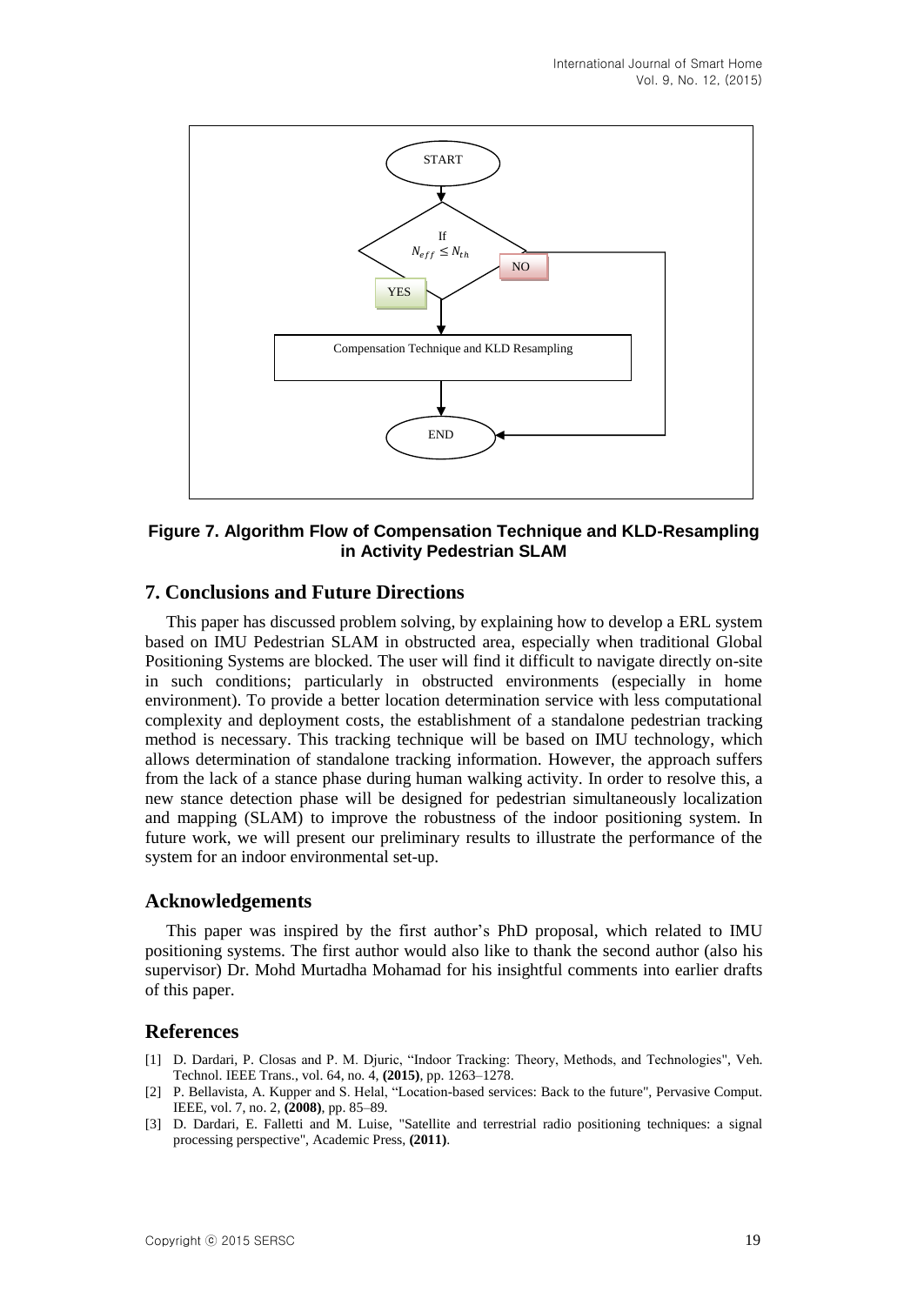- [4] L. Mainetti, L. Patrono and I. Sergi, "A survey on indoor positioning systems", Software, Telecommunications and Computer Networks (SoftCOM), 2014 22nd International Conference, **(2014)**.
- [5] M. G. Puyol, P. Robertson and M. Angermann, "Managing large-scale mapping and localization for pedestrians using inertial sensors", Pervasive Computing and Communications Workshops (PERCOM Workshops), IEEE International Conference, **(2013)**.
- [6] T. Lee and A. Mihailidis, "An intelligent emergency response system: preliminary development and testing of automated fall detection", Journal of Telemed. Telecare, vol. 11, no. 4, **(2005)**, pp. 194–198.
- [7] F. Fiedrich, F. Gehbauer and U. Rickers, "Optimized resource allocation for emergency response after earthquake disasters", Saf. Sci., vol. 35, no. 1–3, **(2000)**, pp. 41–57.
- [8] M. K. Tsai and N. J. Yau, "Improving information access for emergency response in disasters", Nat. Hazards, **(2013)**, pp. 1–12.
- [9] L. A. Scott, C. Smith, E. M. Jones, L. W. Manaker, A. C. Seymore and J. Fulkerson, "Regional Approach to Competency-Based Patient Care Provider Disaster Training: The Center for Health Professional Training and Emergency Response", South. Med. Journal, vol. 106, no. 1, **(2013)**, pp. 43– 48.
- [10] C. G. Zheng, D. X. Yuan, Q. Y. Yang, X. C. Zhang and S. C. Li, "UAVRS Technique Applied to Emergency Response Management of Geological Hazard at Mountainous Area", Appl. Mech. Mater., vol. 239, **(2013)**, pp. 516–520.
- [11] M. G. Puyol, D. Bobkov, P. Robertson and T. Jost, "Pedestrian simultaneous localization and mapping in multistory buildings using inertial sensors", Intell. Transp. Syst. IEEE Trans., vol. 15, no. 4, **(2014)**, pp. 1714–1727.
- [12] A. Kleiner, C. Dornhege and S. Dali, "Mapping disaster areas jointly: RFID-Coordinated SLAM by Hurnans and Robots", Safety, Security and Rescue Robotics, SSRR, IEEE International Workshop, **(2007)**.
- [13] P. Robertson, M. Angermann and B. Krach, "Simultaneous localization and mapping for pedestrians using only foot-mounted inertial sensors", Proceedings of the 11th international conference on Ubiquitous computing, **(2009)**.
- [14] G. Shen, Z. Chen, P. Zhang, T. Moscibroda and Y. Zhang, "Walkie-markie: Indoor pathway mapping made easy", Proceedings of the 10th USENIX conference on Networked Systems Design and Implementation, **(2013)**.
- [15] B. Ferris, D. Fox and N. D. Lawrence, "WiFi-SLAM Using Gaussian Process Latent Variable Models", IJCAI, vol. 7, **(2007)**, pp. 2480–2485.
- [16] L. Bruno and P. Robertson, "Wislam: Improving footslam with wifi," Indoor Positioning and Indoor Navigation (IPIN), International Conference, **(2011)**.
- [17] M. Hardegger, D. Roggen, S. Mazilu and G. Troster, "ActionSLAM: Using location-related actions as landmarks in pedestrian SLAM", Indoor Positioning and Indoor Navigation (IPIN), 2012 International Conference, **(2012)**.
- [18] S. Grzonka, A. Karwath, F. Dijoux and W. Burgard, "Activity-based estimation of human trajectories", Robot, IEEE Trans., vol. 28, no. 1, **(2012)**, pp. 234–245.
- [19] M. Angermann and P. Robertson, "Footslam: Pedestrian simultaneous localization and mapping without exteroceptive sensors—hitchhiking on human perception and cognition", Proc. IEEE, **(2012)**.
- [20] M. F. Fallon, H. Johannsson, J. Brookshire, S. Teller and J. J. Leonard, "Sensor fusion for flexible human-portable building-scale mapping", Intelligent Robots and Systems (IROS), IEEE/RSJ International Conference, **(2012)**.
- [21] B. Cinaz and H. Kenn, "HeadSLAM-simultaneous localization and mapping with head-mounted inertial and laser range sensors", Wearable Computers, ISWC 12th IEEE International Symposium, **(2008)**.
- [22] M. Li, Y. Liu, J. Wang and Z. Yang, "Sensor Network Navigation without Locations".
- [23] C. Buragohain, D. Agrawal and S. Suri, "Distributed navigation algorithms for sensor networks", Proceedings of IEEE INFOCOM, **(2006)**.
- [24] M. S. Pan, C. H. Tsai and Y. C. Tseng, "Emergency guiding and monitoring applications in indoor 3D environments by wireless sensor networks", Int. J. Sens. Netw., vol. 1, no. 1–2, **(2006)**, pp. 2–10.
- [25] Y. Tseng, M. Pan and Y. Tsai, "A Distributed Emergency Navigation Algorithm for Wireless Sensor Networks", IEEE Comput., vol. 39.
- [26] Q. Li, M. Derosa and D. Rus, "Distributed Algorithms for Guiding Navigation across a Sensor Network", **(2003)**, pp. 313–325.
- [27] M. Li and Y. Liu, "Underground structure monitoring with wireless sensor networks", Proceedings of the 6th international conference on Information processing in sensor networks, **(2007)**.
- [28] J. H. Huang, S. Amjad and S. Mishra, "Cenwits: a sensor-based loosely coupled search and rescue system using witnesses", Proceedings of the 3rd international conference on Embedded networked sensor systems, **(2005)**.
- [29] G. Kantor, S. Singh, R. Peterson, D. Rus, A. Das, V. Kumar, G. Pereira and J. Spletzer, "Distributed search and rescue with robot and sensor teams", Field and Service Robotics, **(2006)**, pp. 529–538.
- [30] S. M.O., Z. Li, D. Liang, J. Li and N. Zhou, "Analysis of Smoke Hazard in Train Compartment Fire Accidents Base on FDS", Procedia Eng., **(2013)**.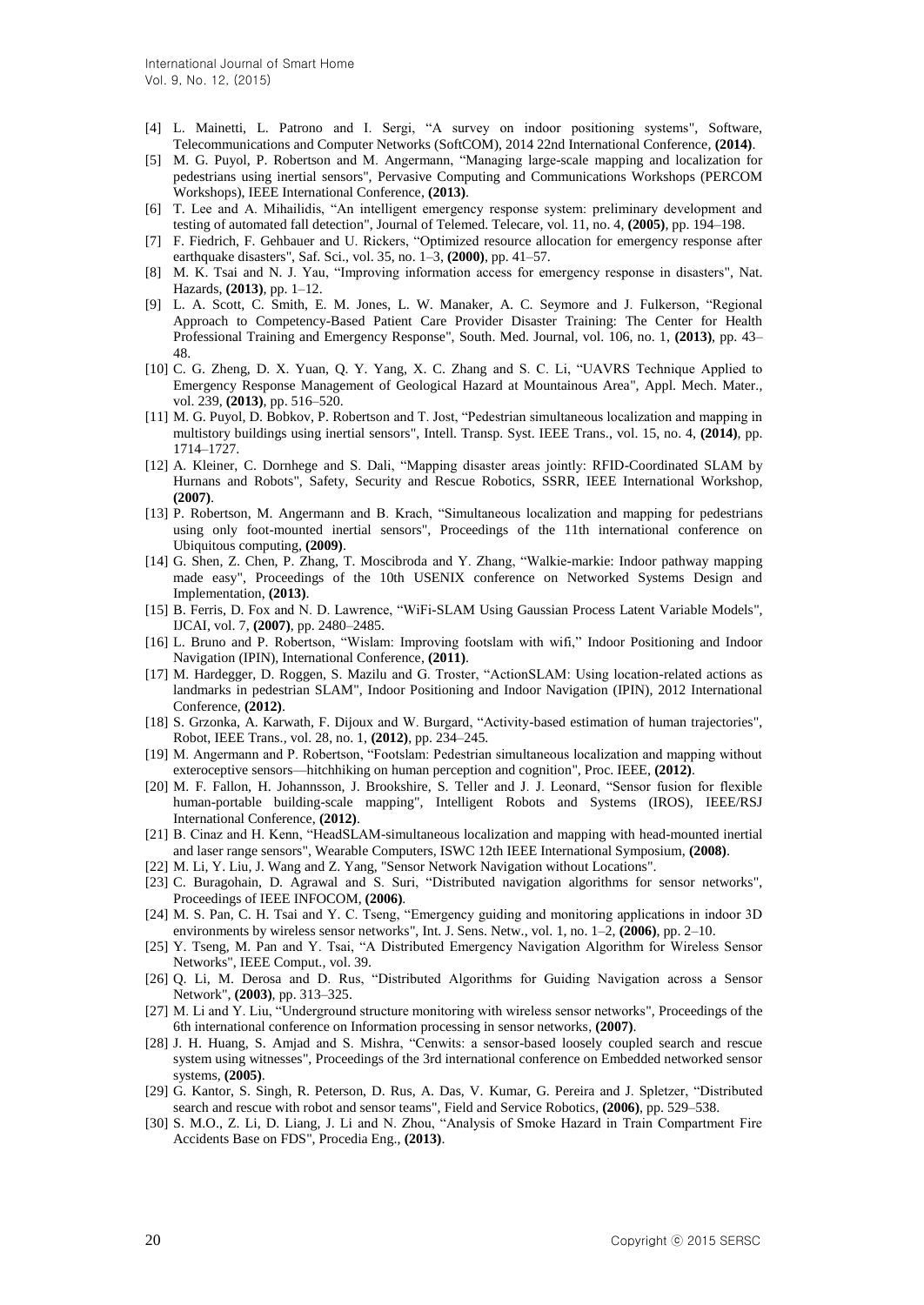- [31] L. Huang, G. Zhu, G. Zhang and F. Yin, "Research the Occupants Safe Egress of Underground Pedestrian Street based on the Analysis of Fire Smoke Movement", Procedia Eng., **(2013)**.
- [32] A. Muller, F. Demouge, M. Jeguirim and P. Fromy, "SCHEMA-SI: A hybrid fire safety engineering tool Part II: Case study", Fire Saf. J., vol. 58, **(2013)**, pp. 58–64.
- [33] G. Bachmann, "Emergency Response: Clustering Change", Transgovernance, L. Meuleman, Ed. Springer Berlin Heidelberg, **(2013)**, pp. 235–254.
- [34] Y. G. Chen, Q. J. Wang, B. P. Zheng and C. Z. Liu, "The Emergency Rescue and Path Optimization of Dangerous Goods Based ArcGIS", Adv. Mater. Res., vol. 658, **(2013)**, pp. 560–564.
- [35] M. Hardegger, D. Roggen and G. Tröster, "3D ActionSLAM: Wearable Person Tracking in Multi-floor Environments", Pers. Ubiquitous Comput, vol. 19, no. 1, **(2015)**, pp. 123–141.
- [36] M. Montemerlo, S. Thrun, D. Koller and B. Wegbreit, "FastSLAM: A factored solution to the simultaneous localization and mapping problem", AAAI/IAAI, **(2002)**, pp. 593–598.
- [37] N. Kwak, G. W. Kim and B. H. Lee, "A new compensation technique based on analysis of resampling process in FastSLAM", Robotica, vol. 26, no. 2, **(2008)**, pp. 205–217.
- [38] T. Li, S. Sun and T. P. Sattar, "Adapting sample size in particle filters through KLD-resampling", Electron. Lett., vol. 49, no. 12, **(2013)**, pp. 740–742.